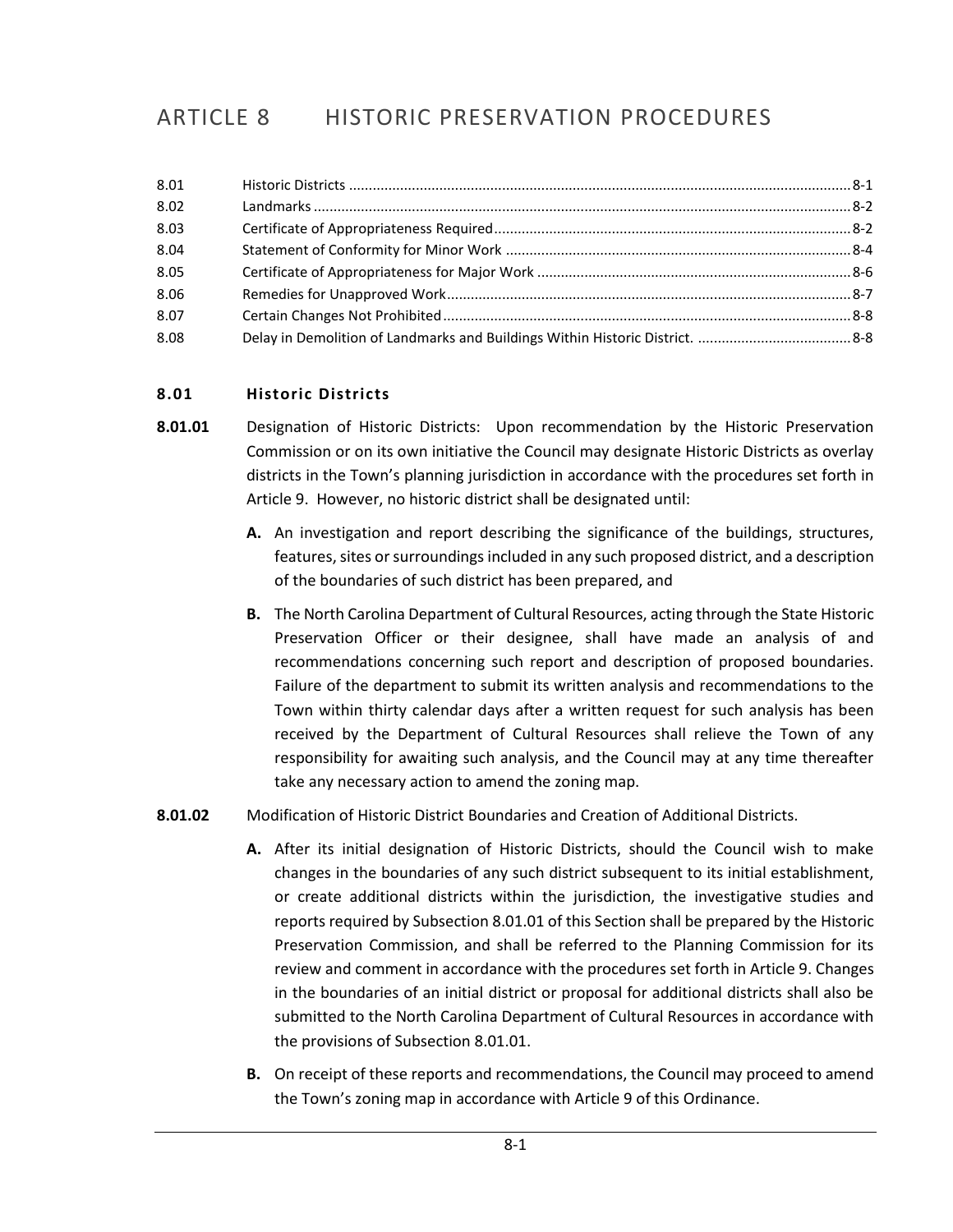# (Ord. PL04727-050721, 07-01-2021)

#### <span id="page-1-0"></span>**8.02 Landmarks**

# **8.02.01** Designation of landmarks.

- **A.** The Council may adopt, amend or repeal Ordinances designating one or more historic landmarks. No property shall be recommended for designation as a historic landmark unless it is deemed and found by the Historic Preservation Commission to be of special significance in terms of its historical, prehistorical, architectural, or cultural importance, and to possess integrity of design, setting, workmanship, materials, feeling and/or association.
- **B.** Each property designated as a landmark shall be identified in the Ordinance, along with the name or names of the owner or owners of the property, those elements of the property that are integral to its historical, architectural, or prehistorical value, including the land area of the property so designated, and any other information the Council deems necessary. For each building, structure, site, area, or object so designated as a historic landmark, the Ordinance shall require that the waiting period set forth in this Article be observed prior to its demolition. For each designated landmark, the Council may also provide for a suitable sign on the property indicating that the property has been so designated, and if the owner consents, the sign shall be placed upon the property. Otherwise, the sign shall be placed on a nearby public right-of-way.

#### <span id="page-1-1"></span>**8.03 Certificate of Appropriateness Required**

- **8.03.01** From and after the designation of a landmark or a historic district, no exterior portion of any building or other structure (including masonry walls, fences, light fixtures, steps and pavement, or other appurtenant features), nor above-ground utility structure nor any type of outdoor advertising sign shall be erected, altered, restored, moved, or demolished on such landmark or within such district until after an application for a Statement of Conformity for minor work or a Certificate of Appropriateness (COA) for major work has been approved as detailed herein.
	- **A.** A Statement of Conformity or COA must be approved prior to the issuance of a building permit or other permit granted for the purposes of constructing, altering, moving, or demolishing structures.
	- **B.** A Statement of Conformity or COA may be issued subject to reasonable conditions necessary to carry out the purposes of this Article.
	- **C.** A Statement of Conformity or COA is required whether or not a building or other permit is required.
	- **D.** Approval for ordinary or routine maintenance of the exterior features of a building does not require approval under this Article. Ordinary or routine maintenance includes only those activities which have no discernable effect on the appearance of or materials constituting the exterior features of a building or other structure. Examples include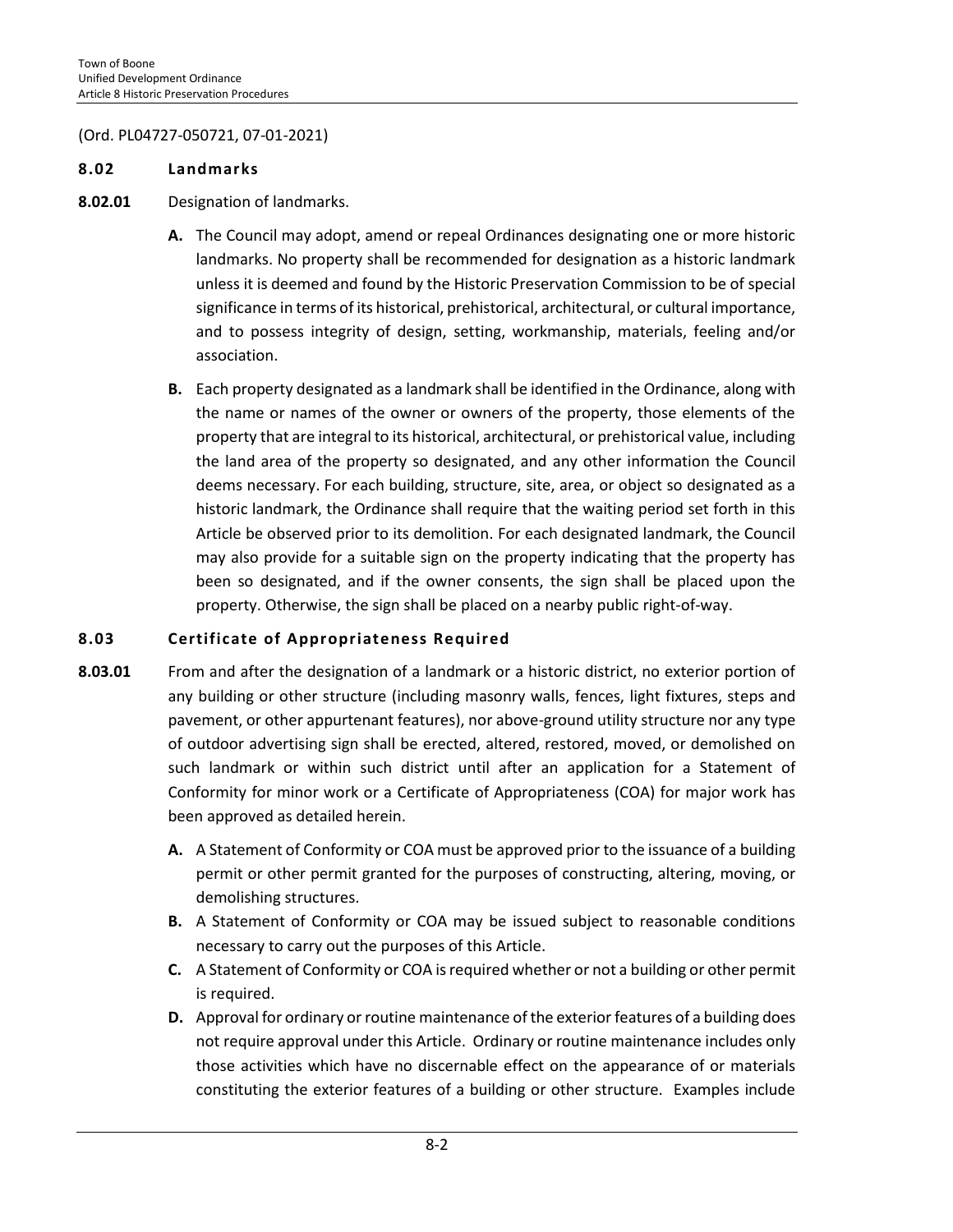cleaning or re-painting existing siding with the existing color of paint and replacing a piece of trim with trim of the same material and color.

- **8.03.02** For purposes of this Section, "exterior features" shall include the architectural style, general design, and general arrangement of the exterior of a building or other structure, including the kind and texture of the building material, the size and scale of the building, and the type and style of all windows, doors, light fixtures, signs, and other appurtenant fixtures. Such "exterior features" shall include historic signs, color, and significant landscape, archaeological, and natural features of the area.
- **8.03.03** In the case of outdoor advertising signs, "exterior features" shall be construed to mean the style, material, size, and location of all such signs.
- **8.03.04** Except as provided in 8.03.05, the Historic Preservation Commission shall have no jurisdiction over interior arrangement and shall take no action under this Section except to prevent the construction, reconstruction, alteration, restoration, moving, or demolition of buildings, structures, appurtenant fixtures, outdoor advertising signs, or other significant features in the district which would be incongruous with the special character of the landmark or district.
- **8.03.05** Notwithstanding Subsection 8.03.01, jurisdiction of the Historic Preservation Commission over interior spaces shall be limited to specific interior features of architectural, artistic or historical significance in publicly owned landmarks; and of privately-owned historic landmarks for which consent for interior review has been given by the owner. Said consent of an owner for interior review shall bind future owners and/or successors in title, provided such consent has been filed in the office of the Watauga County Register of Deeds and indexed according to the name of the owner of the property in the grantee and grantor indexes. The landmark designation shall specify the interior features to be reviewed and the specific nature of the Historic Preservation Commission's jurisdiction over the interior.
- **8.03.06** All applications for Certificates of Appropriateness shall be reviewed and acted upon within a reasonable time, not to exceed 180 days from the date the application for a Certificate of Appropriateness is filed, as defined by the Historic Preservation Commission's Rules of Procedure. As part of its review procedure, the Commission may view the premises and seek the advice of the North Carolina Division of Archives and History or such other expert advice as it may deem necessary under the circumstances.
- **8.03.07** An appeal may be taken to the Board of Adjustment from the Historic Preservation Commission's action in granting or denying any certificate in accordance with the procedures set forth in Article 6.
- **8.03.08** This Article shall apply to construction, alteration, moving and demolition by the State of North Carolina, its political subdivisions, agencies and instrumentalities, excluding the interiors of buildings or structures owned by the State of North Carolina. The State and its agencies shall have a right of appeal to the North Carolina Historical Commission or any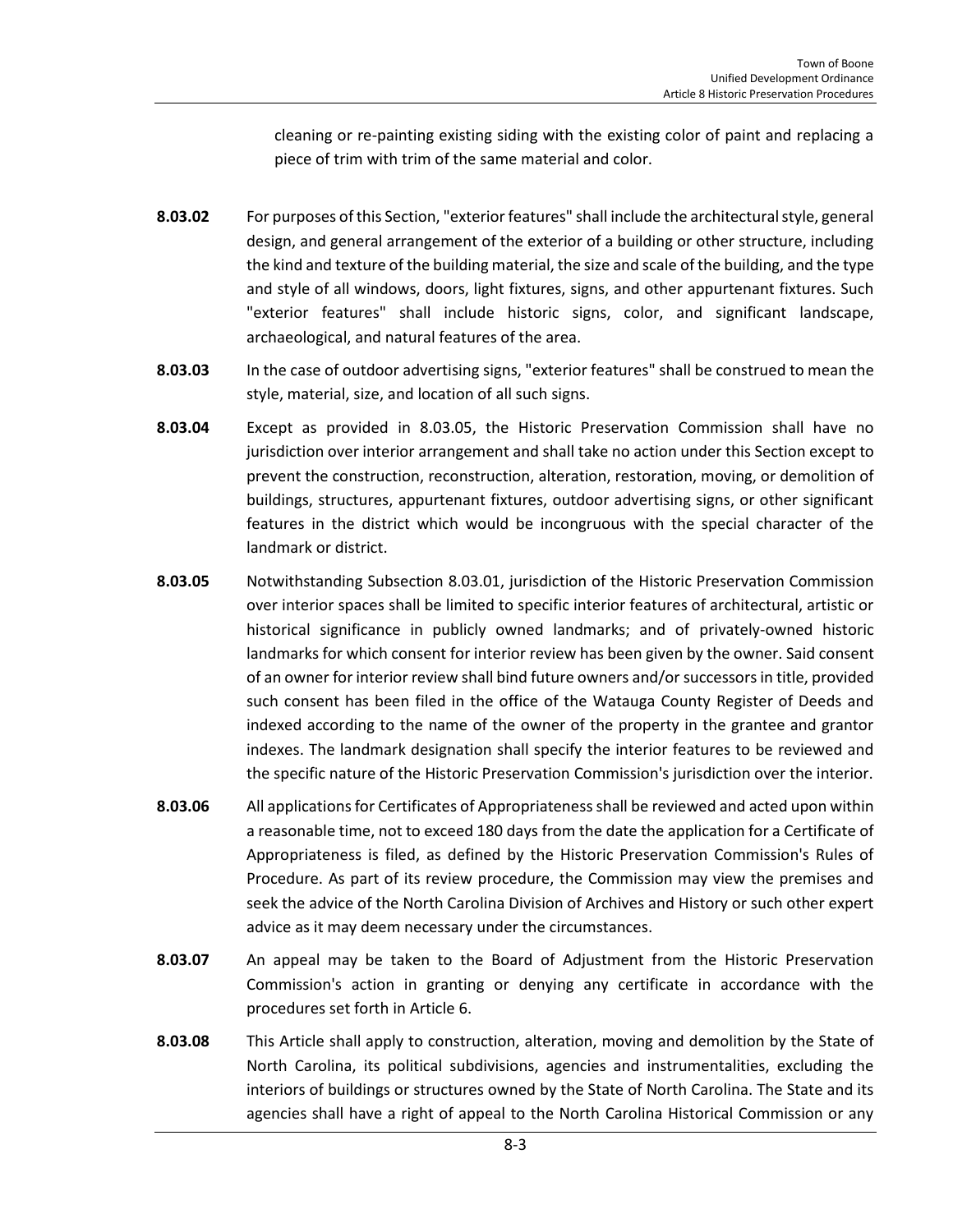successor agency assuming its responsibilities under N.C. Gen. Stat. § 121-12(a) from any decision of the Historic Preservation Commission. The decision of the North Carolina Historical Commission shall be final and binding upon both the State and the Town of Boone Historic Preservation Commission.

(Ord. PL04727-050721, 07-01-2021)

# <span id="page-3-0"></span>**8.04 Statement of Conformity for Minor Work**

- **8.04.01** Upon application, the Administrator may issue a Statement of Conformity approving changes to a structure or a site that are judged not to have significant impact on the historical integrity or character of the property ("minor work").
	- **A.** The application for a Statement of Conformity approving minor work is reviewed by the Administrator on the basis of the standards adopted for the landmark or district in accordance with the provisions of Article 4.
	- **B.** When the Administrator determines that an application for approval of a Statement of Conformity does not meet the requirement for such approval, the application will be forwarded to the HPC for review as a COA Application for Major Work. Upon such action by the Administrator, the applicant is required to submit such additional information or documentation as may be required for the COA review process.
- **8.04.02** Minor work that may be approved pursuant to issuance of a Statement of Conformity may include by way of example, but is not limited to, the following:
	- **A.** Installation of mechanical systems, air conditioning units, vents, and related equipment on secondary and tertiary elevations or adjacent land areas that does not involve alteration to the building.
	- **B.** Installation of patios and sidewalks in secondary and tertiary elevations or adjacent land areas.
	- **C.** Change of roofing materials with like materials on flat or low-slope roofs not visible from the street
	- **D.** Fence installation in land areas adjacent to secondary and tertiary elevations
	- **E.** Installation of skylights within a tertiary elevation
	- **F.** Installation of storm windows and doors where divided mullions of storm windows and doors align with windows and doors behind
	- **G.** Signs as permitted under Article 26 of the Unified Development Ordinance and adopted design standards for a district or landmark:
		- 1. Temporary signs and/or approved historic house markers
		- 2. Permanent signs on non-contributing buildings shall be historically appropriate to the period of significance for the district or landmark. The sign shall be of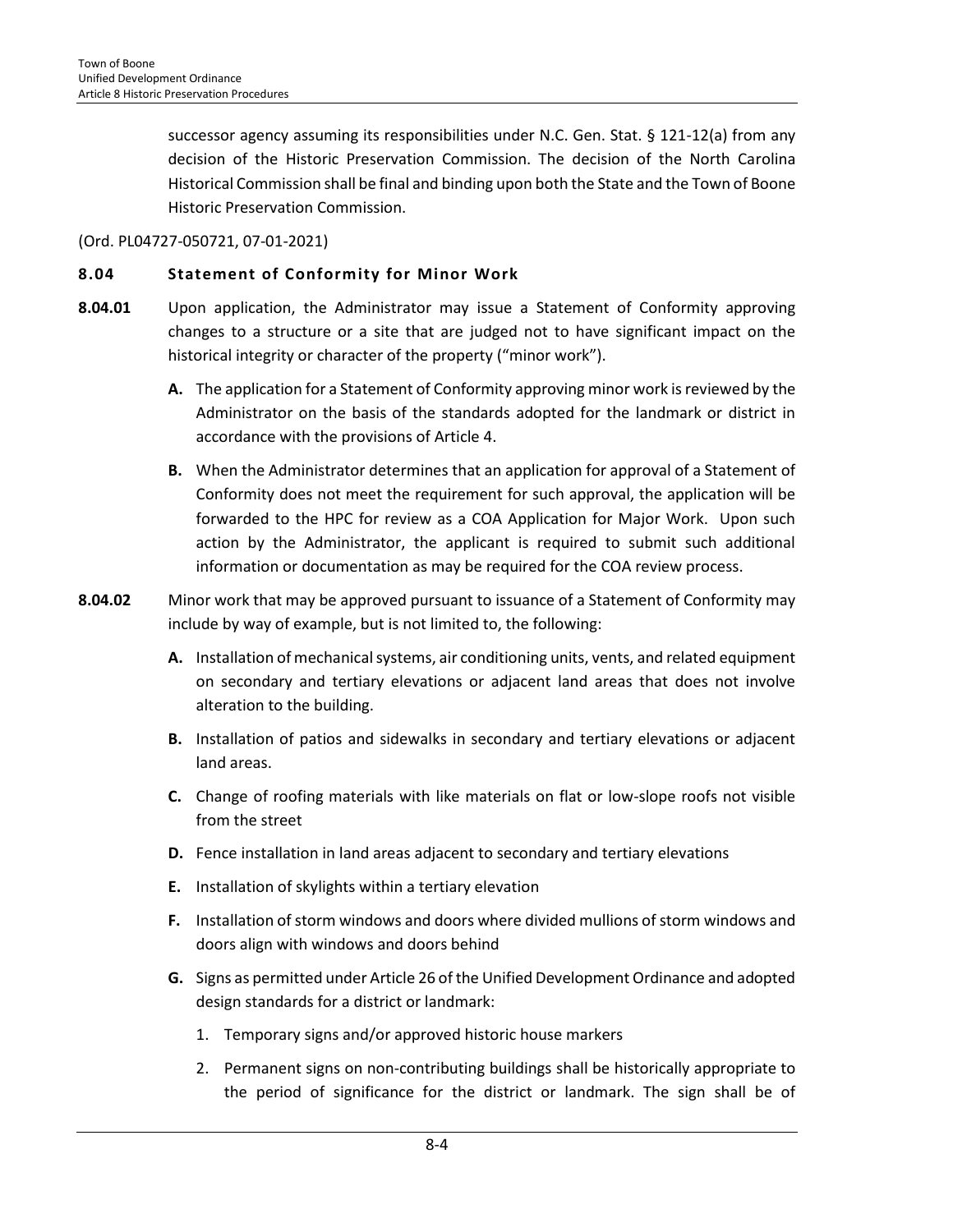appropriate size, massing, and lighting design relative to the period of significance of the district or landmark.

- 3. Permanent signs on contributing buildings shall be historically appropriate to the period of significance of the building. The sign shall be of appropriate size, massing, and lighting design relative to the period of significance to the building and shall not harm, damage, or destroy historic materials or features. In the case there is not evidence of materials appropriate to the historic building, then the materials shall be appropriate to the materials in the historic district.
- **H.** Removal of synthetic siding where original siding exists underneath
- **I.** Installation of new doors, door frames, and associated door sills in tertiary AVCs when new materials are compatible with the original in terms of size, design, and material.

# **8.04.03 Applications.**

- **A. Pre-Application Consultation**. Pursuant to UDO Subsection 4.04, a pre-application consultation to minimize development planning costs, avoid misunderstandings or misinterpretations, and ensure compliance with the requirements of this Ordinance, a pre-application consultation between the applicant and Staff is strongly encouraged.
- **B.** In addition to the submittal requirements of Appendix A, as may be applicable, applications shall include:
	- 1. Written Description of the proposed work: Describe in detail the scope and nature of the proposed project, including exact material types, colors, and dimensions for materials to be used (e.g., width of siding, color of window trim, type of roofing materials, etc.).
	- 2. Design Standards References: Cite the applicable sections of the design standards related to and/or reflected in the proposed request.
	- 3. Photographs of Existing Conditions: Provide current photographs showing the present conditions of the area where the work will be completed and/or the portions of any existing building that will be affected by the proposed work.
	- 4. Site Plan: For development which includes modifications to the site in addition to the building, the applicant shall provide scaled drawings prepared in accordance with UDO Appendix A, which depict at least the relationship of all buildings, secondary structures, driveways, sidewalks, fences, drains, lighting, and trees to the property line. Clearly identify the location of any and all proposed changes. Caliper of trees should be indicated as measured from four and a half feet (4.5') above the earth's surface.
	- 5. Historical Documentation: If available, provide copies of historic photographs of the property in question, along with a list of any known previous alterations to the property (and the approximate date of those alterations). If the property is already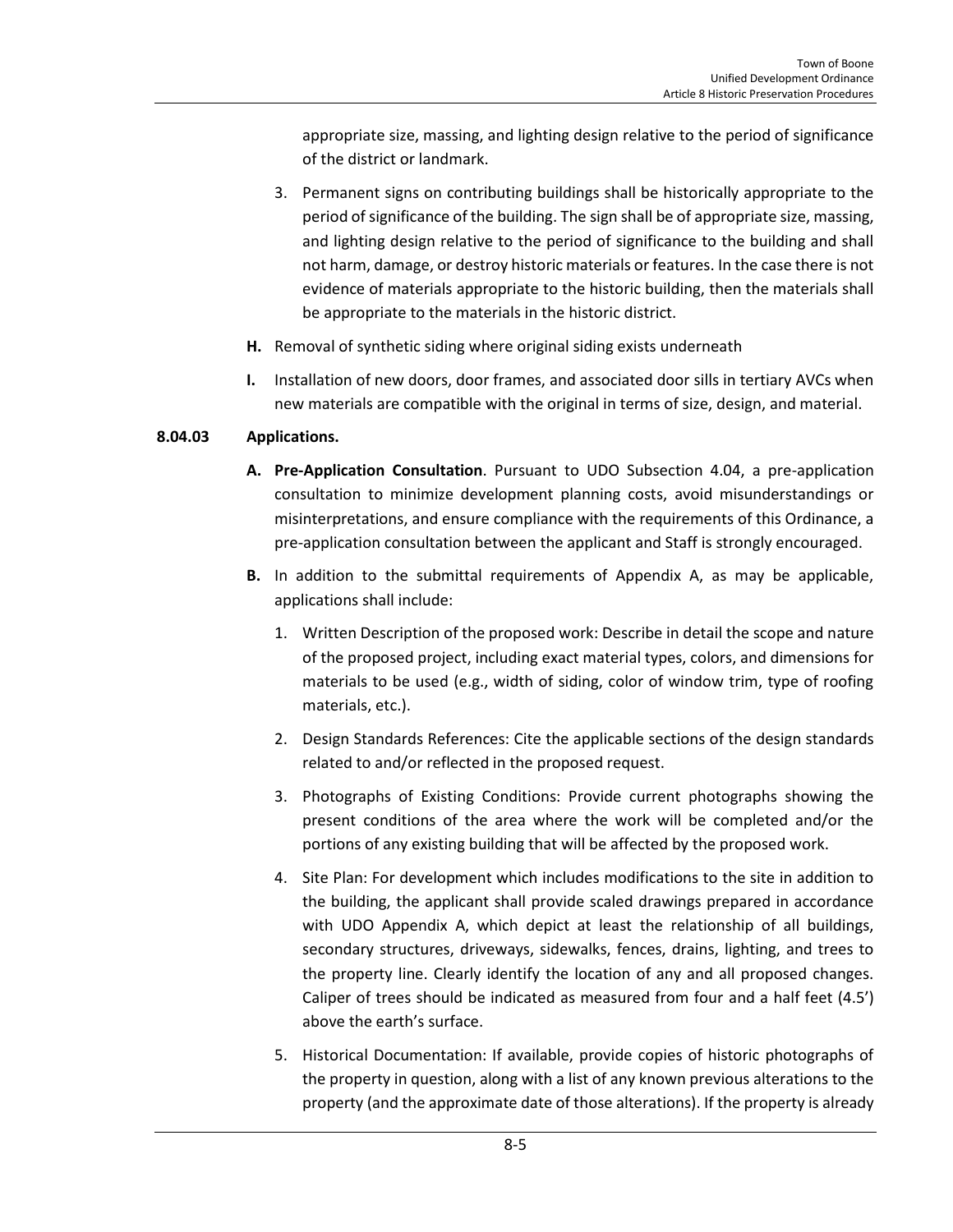listed on the National Register of Historic Places or is a designated Local Historic Landmark, include a copy of the nomination text for the property.

(Ord. PL05044-083121, 10-21-2021, Ord. PL05419-010622, 02-09-2022)

#### <span id="page-5-0"></span>**8.05 Certificate of Appropriateness for Major Work**

- **8.05.01** Major work includes all other work not considered as either ordinary or routine maintenance or minor work. Major work projects require a COA Application and a quasijudicial hearing before the Historic Preservation Commission for approval.
	- A. All public hearings on Certificates of Appropriateness for major work shall be conducted in a quasi-judicial manner as described in Article 6.
- **8.05.02** Major work may include, but is not limited to, the following:
	- **A.** New construction or additions to buildings
	- **B.** Reconstruction of buildings once located on the site but demolished or moved at some previous time
	- **C.** Restoration or rehabilitation of an historic property to its historic appearance
	- **D.** Pointing of masonry as well as alteration, repair, or replacement of masonry, siding, roofing materials, architectural trim elements, foundations, windows, doors, and other significant architectural details
	- **E.** Demolition of any part of a building or structure
	- **F.** Work that is likely to disrupt or damage known or discovered archaeological resources on the site
	- **G.** Moving of buildings
	- **H.** Replacement of architectural details when there will be a change in design or materials from the original or existing details
	- **I.** Changes to rooflines
	- **J.** Establishment of exterior fire exits
	- **K.** Exterior modification of existing buildings for ADA compliance
	- **L.** Painting or stuccoing of buildings not previously painted or stuccoed
	- **M.** Installation of mechanical systems, air conditioning units, vents, and related equipment in primary elevations that involves alteration to the building facade
	- **N.** Location of satellite dishes, solar panels, and other roof attachments to the primary elevation roof and/or facade of a building if they are not effectively screened or are visible from a public street

#### **8.05.03 Applications**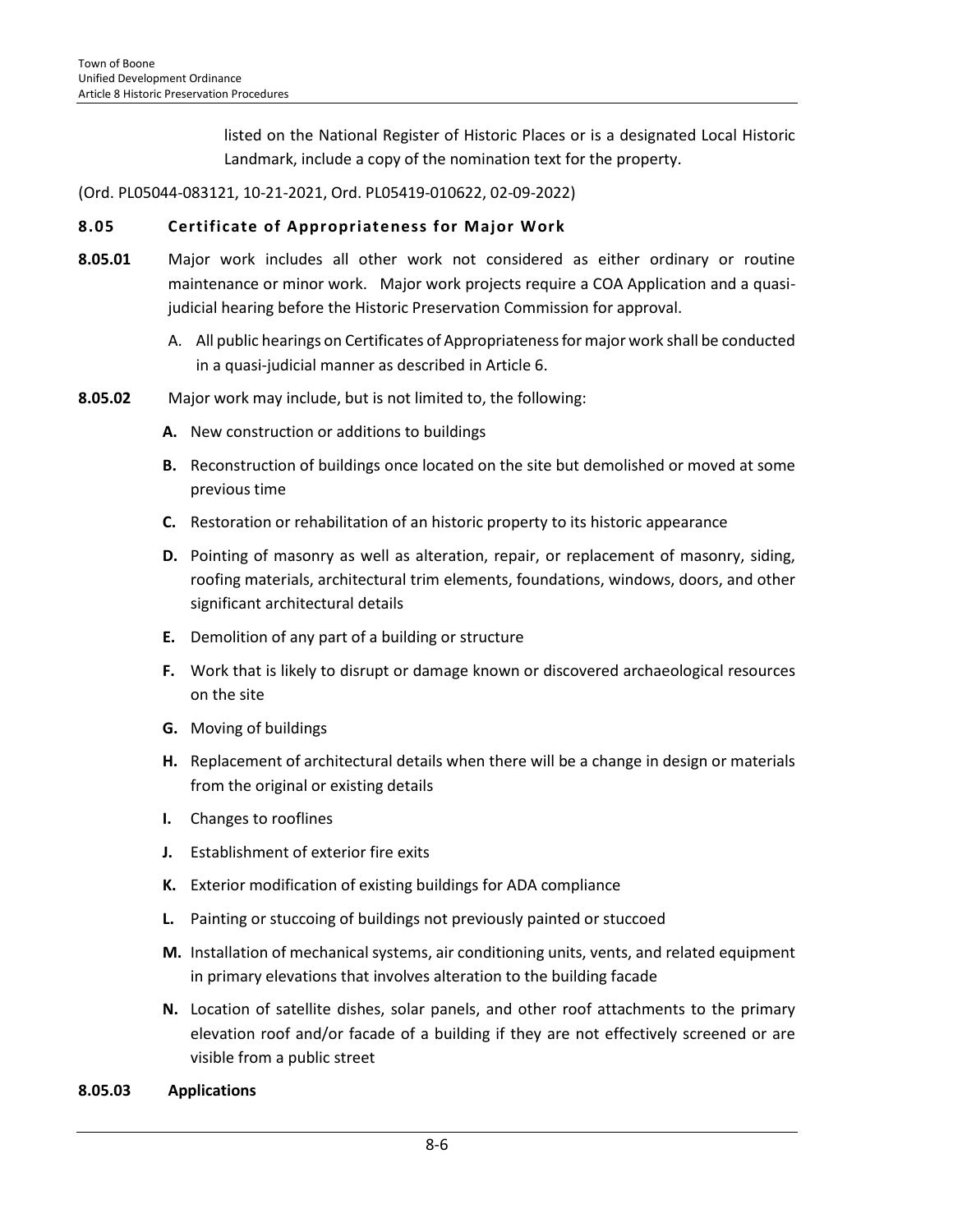- **A.** Pre-application Consultation. Pursuant to UDO Subsection 4.04, a pre-application consultation to minimize development planning costs, avoid misunderstandings or misinterpretations, and ensure compliance with the requirements of this Ordinance, a pre-application consultation between the applicant and Staff is required. At this meeting, Staff shall inform applicants on application requirements and provide assistance on identifying possible resources to obtain historic information.
- **B.** In addition to the submittal requirements of Appendix A, as may be applicable, applications for a Certificate of Appropriateness for major work shall include:
	- 1. Written Description of the Proposed Work: Describe in detail the scope and nature of the proposed project, including exact material types, colors, and dimensions for materials to be used (e.g., width of siding, color of window trim, type of roofing materials, etc.).
	- 2. Design Standards References: Cite the applicable sections of the Design Standards related to and/or reflected in the proposed project.
	- 3. Photographs of Existing Conditions: Provide current photographs showing the present conditions of the area where the project will be completed and/or the portions of any existing building that will be affected by the proposed work.
	- 4. Site Plan: Provide scaled drawings showing the relationship of all buildings, secondary structures, driveways, sidewalks, fences, drains, lighting, and trees to the property line. Clearly identify the location of any and all proposed changes. Caliper of trees should be indicated as measured from four (4) feet above the earth's surface.
	- 5. Historical Documentation: If available, provide copies of historic photographs of the property in question, along with a list of any known previous alterations to the property (and the approximate date of those alterations). If the property is already listed on the National Register of Historic Places or is a designated Local Historic Landmark, include a copy of the nomination text for the property.
	- 6. Elevations: Provide architectural drawings showing all elevations where proposed work will occur. Include scale.
	- 7. For Projects Involving Demolition or Relocation: Describe the structure, the reason for its demolition or relocation, the proposed reuse of the site, as well as plans for new landscaping at the site.

(Ord. PL04727-050721, 07-01-2021; Ord. PL05502-021822, 04-13-2022)

# <span id="page-6-0"></span>**8.06 Remedies for Unapproved Work**

**8.06.01** The Council or other party aggrieved may institute any appropriate action or proceedings to prevent unlawful demolition, destruction, material alteration, remodeling or removal, to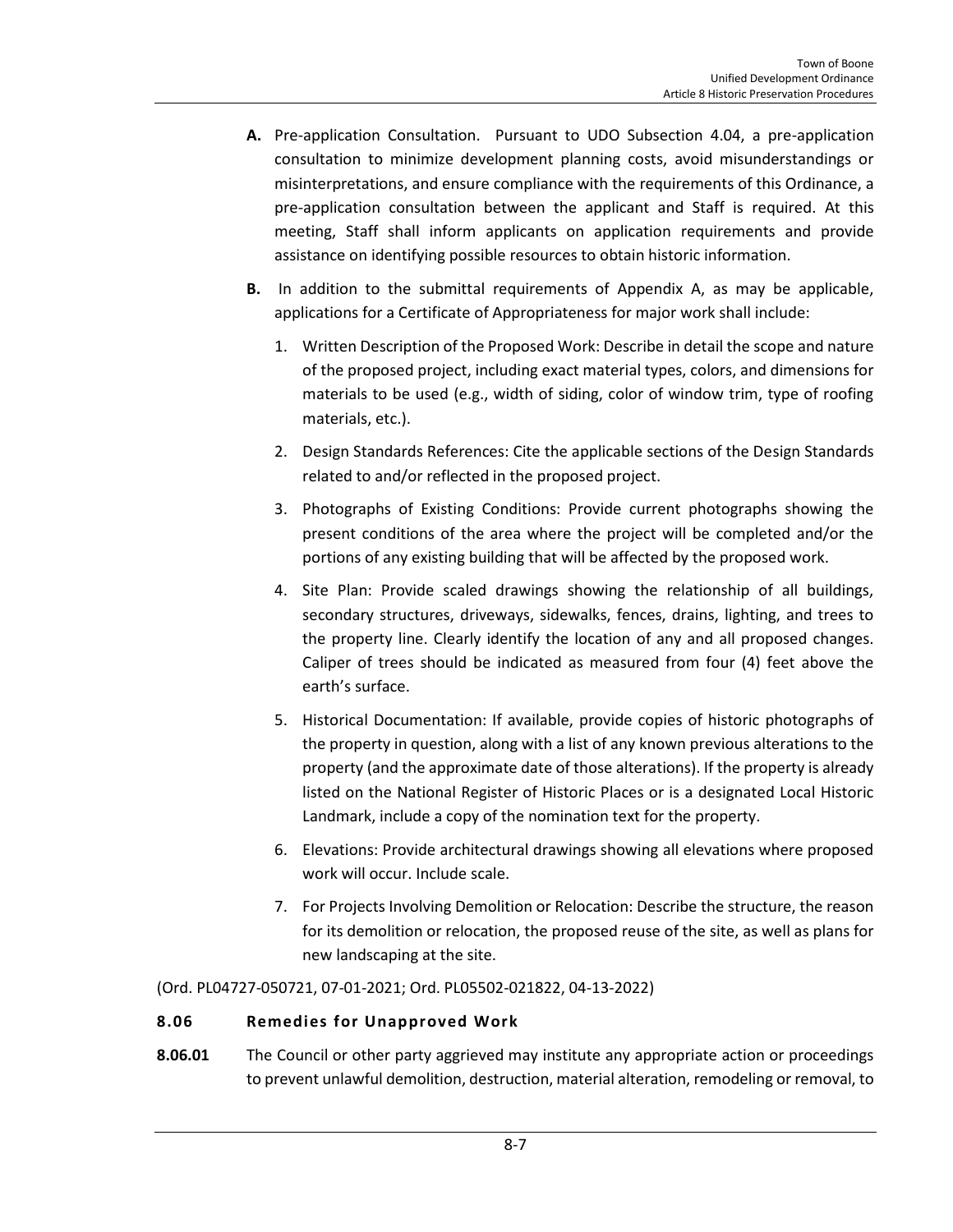restrain, correct or abate such violation, or to prevent any illegal act or conduct with respect to a designated building, structure, site, area or object.

## (Ord. PL04727-050721, 07-01-2021)

# <span id="page-7-0"></span>**8.07 Certain Changes Not Prohibited**

- **8.07.01** Nothing in this Article shall be construed to prevent the ordinary maintenance or repair of any exterior architectural feature in a historic district or of a landmark which does not involve a change in design, material or appearance thereof, nor to prevent the construction, reconstruction, alteration, restoration, moving or demolition of any such feature which the building inspector or similar official shall certify is required for public safety because of an unsafe or dangerous condition.
- **8.07.02** Nothing in this Article shall be construed to prevent a landowner from making any use of his property that is not prohibited by other law.
- **8.07.03** Nothing in this Article shall be construed to prevent a) the maintenance, or b) in the event of an emergency the immediate restoration, of any existing above-ground utility structure without approval by the Historic Preservation Commission.

#### (Ord. PL04727-050721, 07-01-2021)

#### <span id="page-7-1"></span>**8.08 Delay in Demolition of Landmarks and Buildings Within Historic District.**

- **8.08.01** An application for a Certificate of Appropriateness authorizing the relocation, demolition or destruction of a designated landmark or a building, structure or site within the district may not be denied except as provided in Subsection 8.08.03.
	- **A.** However, the effective date of such a Certificate may be delayed for a period of up to 365 days from the date of approval.
		- 1. This period of delay authorized by this Section shall be reduced by the Historic Preservation Commission where it finds that the owner would suffer extreme hardship or be permanently deprived of all beneficial use of or return from such property by virtue of the delay.
	- **B.** During such period the Historic Preservation Commission shall negotiate with the owner and with any other parties in an effort to find a means of preserving the building or site.
	- **C.** If the Historic Preservation Commission finds that a building or site within a district has no special significance or value toward maintaining the character of the district, it shall waive all or part of such period and authorize earlier demolition, or removal.
- **8.08.02** If the Historic Preservation Commission has voted to recommend designation of a property as a landmark or designation of an area as a district, and final designation has not yet been made by the Council, the demolition or destruction of any building, site, or structure located on the property of the proposed landmark or in the proposed district may be